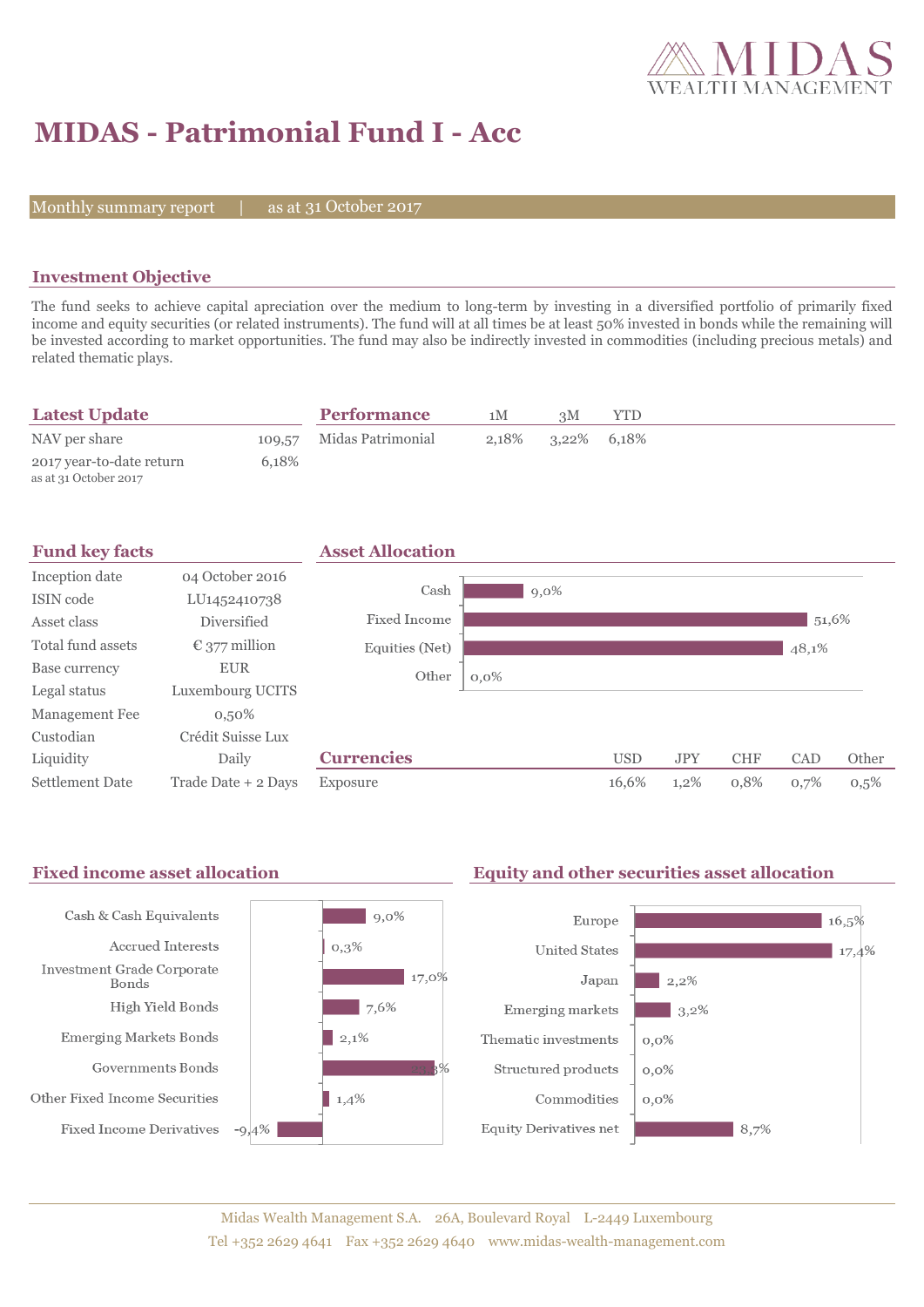

# **MIDAS - Patrimonial Fund I - Acc**

Monthly summary report | as at 31 October 2017

| Top 10 fixed income holdings             | <b>YTM</b> | Rating     | Weight  | <b>Fixed income rating breakdown</b> |       |
|------------------------------------------|------------|------------|---------|--------------------------------------|-------|
| DEUTSCHLAND REP : DBR 0 1/2 08/15/27     | 0,4%       | <b>AAA</b> | 5,4%    |                                      |       |
| SPANISH GOV'T: SPGB 1.45 10/31/27        | $1,5\%$    | $BBB+$     | 5,3%    | 10,7%<br>AAA                         |       |
| PORTUGUESE OT'S : PGB 27/8 07/21/26      | 1,9%       | BBB-       | 3,7%    | AA<br>5,9%                           |       |
| BTPS: BTPS 0.35 11/01/21                 | $0,3\%$    | <b>BBB</b> | $3,5\%$ | $0.0\%$<br>А                         |       |
| FRANCE O.A.T.: FRTR 0 1/2 05/25/25       | $0,3\%$    | AA         | $3,0\%$ | <b>BBB</b>                           | 42,5% |
| CELLNEX TELECOM : CLNXSM 27/8 04/18      | 1,9%       | $BB+$      | 1,7%    | <b>BB</b><br>7,8%                    |       |
| BOLLORE SA: BOLFP 2 01/25/22             | 1,1%       | <b>NR</b>  | 1,6%    | B<br>14,1%                           |       |
| GAZPROMBANK: GPBRU 3.984 10/30/18        | $1,0\%$    | $BB+$      | 1,6%    | CCC<br>0,6%                          |       |
| ICCREA BANCA SPA : ICCREA 1 1/2 10/11/2: | 1,4%       | <b>BBB</b> | 1,6%    |                                      |       |
| SPAIN I/L BOND : SPGBEI 0.3 11/30/21     | 0,4%       | $BBB+$     | 1,4%    | <b>NR</b><br>18,3%                   |       |

| Top 10 equity holdings           | Sector                        | Weight  | <b>Equity sector breakdown</b>        |                 |
|----------------------------------|-------------------------------|---------|---------------------------------------|-----------------|
| <b>BANK OF AMERICA CORP</b>      | Financials                    | $0,9\%$ | <b>Consumer Discretionary</b>         | 12,2%           |
| <b>JPMORGAN CHASE &amp; CO</b>   | Financials                    | 0,9%    | Consumer Staples                      | 8,2%            |
| AMAZON.COM INC                   | <b>Consumer Discretionary</b> | 0,8%    | Energy                                | 7,9%            |
| ABN AMRO GROUP NV-GDR W/I        | Financials                    | 0,8%    | Financials                            | 17,9%           |
| <b>CITIGROUP INC</b>             | Financials                    | 0,7%    | Health Care                           | 14,2%           |
| <b>JOHNSON &amp; JOHNSON</b>     | <b>Health Care</b>            | 0,7%    | <b>Information Technology</b>         | 19,4%           |
| <b>ING GROEP NV-CVA</b>          | Financials                    | 0,7%    | Industrials                           | $11,2\%$        |
| <b>AXA SA</b>                    | Financials                    | 0,7%    | Materials                             | 4,6%            |
| <b>ALPHABET INC-CLA</b>          | <b>Information Technology</b> | 0,7%    | Telecommunication $\blacksquare$ 1.6% |                 |
| <b>CHECK POINT SOFTWARE TECH</b> | Information Technology 0.7%   |         | Utilities<br>Real Estate              | 1,0%<br>$1.9\%$ |

## **Top 5 funds and other holdings**

| Nordea Stable Emerging Markets Equity | 2,6%    |
|---------------------------------------|---------|
| Amundi ETF TOPIX                      | 2.2%    |
| MM Convertible Europe                 | $1.4\%$ |